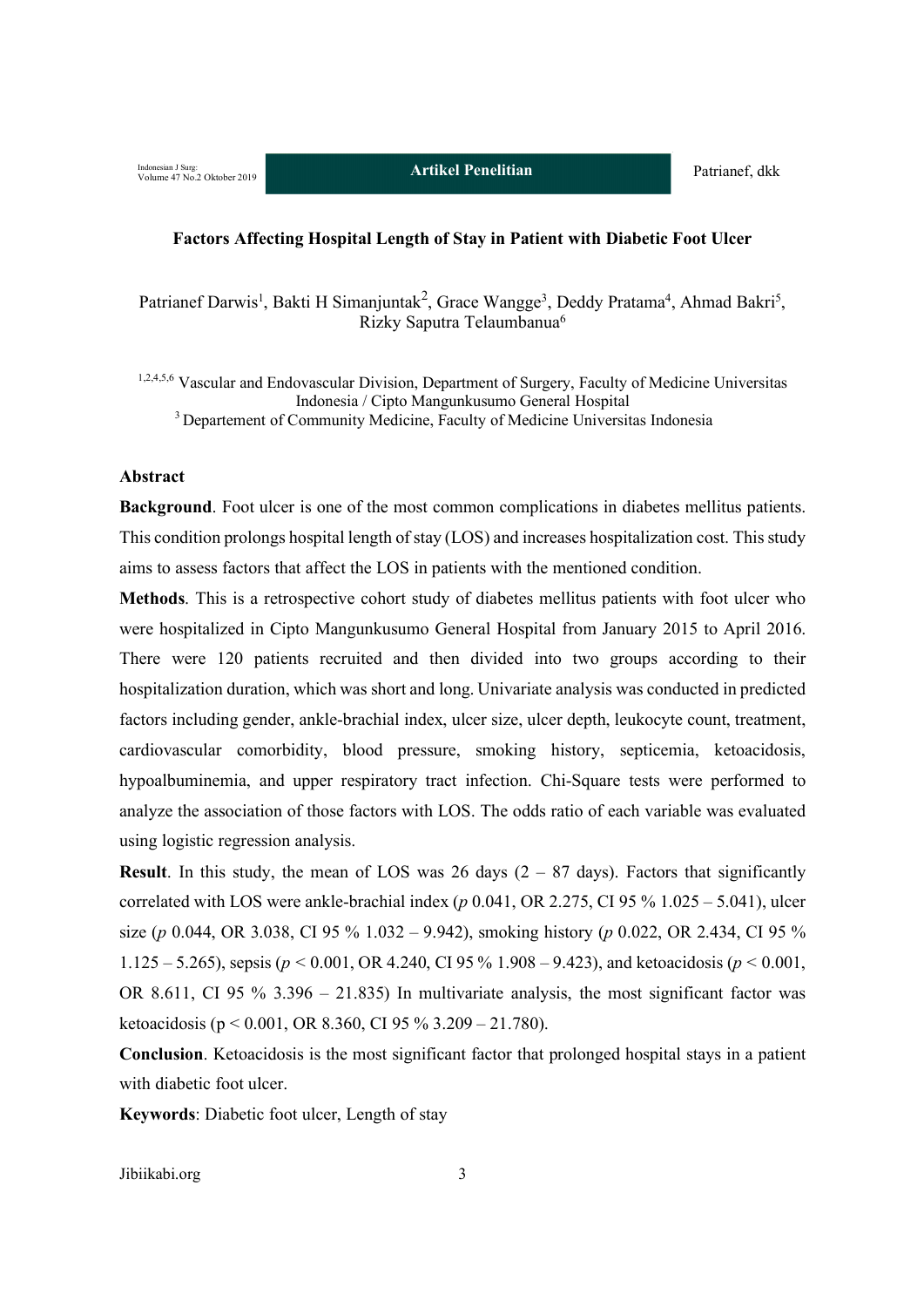# **Introduction**

Diabetes mellitus is one of the world's most common health burdens. The global prevalence in 2019 was estimated by 9.3% (463 million people).1 Meanwhile in Indonesia, the disease's prevalence was 8.5% according to National Basic Health Research (RISKESDAS) 2018.2 This disease causes various complications and one of them is diabetic foot ulcer. The lifetime risk of diabetic foot ulcer in diabetic patient ranges from  $15 - 20\%$ <sup>3</sup> Most patients with diabetic foot ulcer will require hospitalization with various duration. A study at a Tertiary Hospital in Semarang, Indonesia, revealed that the mean length of stay (LOS) for patient with a diabetic foot ulcer was  $17.8$  days  $(5 - 71)$ days).4 A wide gap in LOS is determined by various factors. Therefore, this study aims to reveal those factors that affecting LOS in patient with diabetic foot ulcer. Understanding those factors might play an important role in improving strategies in managing patients with diabetic foot ulcer.

#### **Methods**

This was a single-centered, retrospective cohort study that was conducted at Cipto Mangunkusumo General Hospital (RSCM) in Jakarta, Indonesia. This study was approved by the Ethics Committee of Faculty of Medicine, University of Indonesia. Data were collected from medical record of patients both men and women with diabetic foot ulcer who were hospitalized at RSCM from January 2015 to April 2016. Patients who had died during treatment or underwent major amputation were exclude. We observed 12 independent variables among a total of 120 patients that were recruited using consecutive sampling.

Patients in this study were classified into two groups according to their LOS, which were short (below mean duration) and long (above or equal to mean duration).

Divisi Bedah Vaskular dan Endovaskular Departemen Ilmu Bedah Fakultas Kedokteran Universitas Indonesia Rumah Sakit Cipto Mangunkusumo email : patrianef@gmail.com

**Correspondents:** Patrianef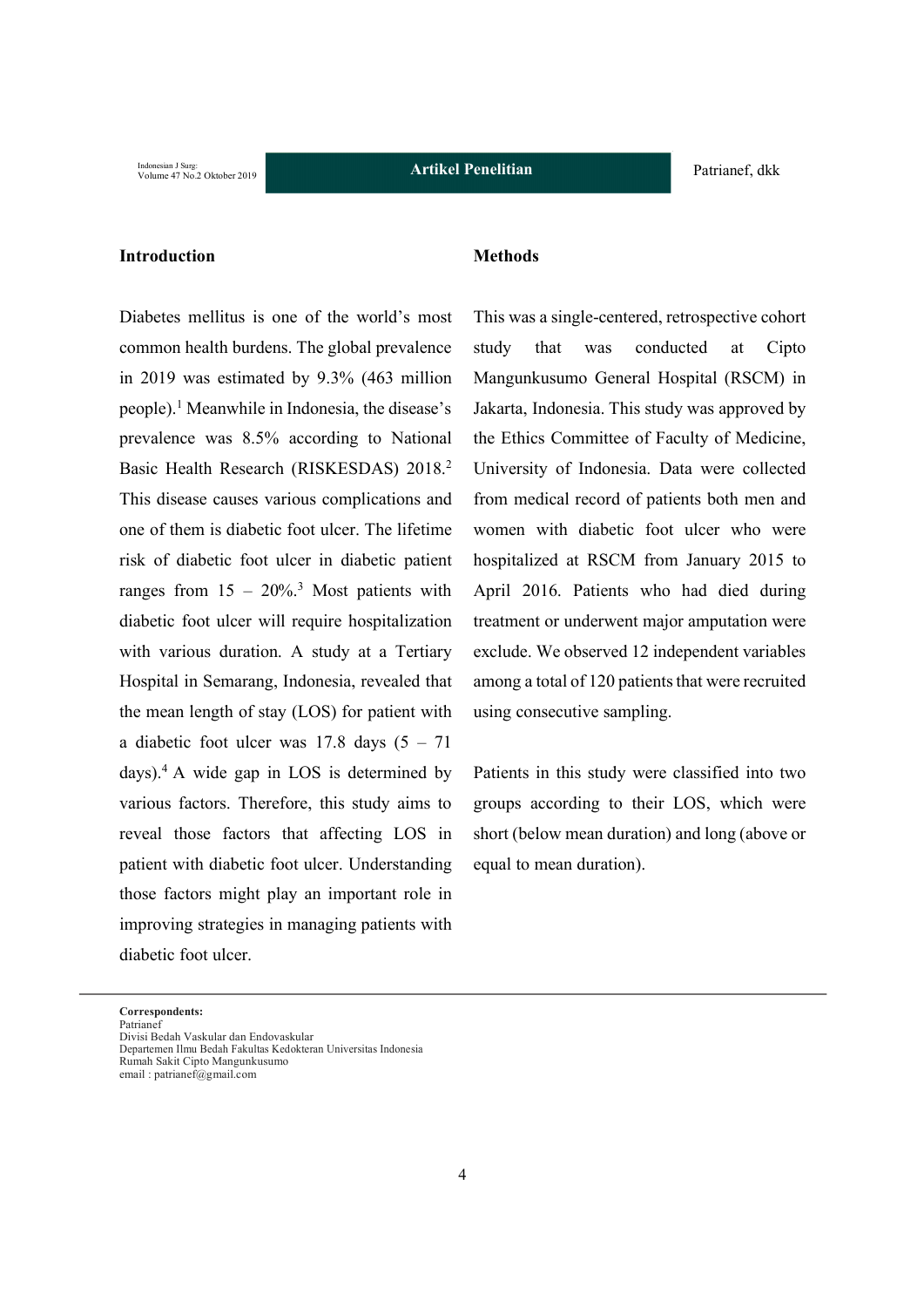Indonesian J Surg:<br>Volume 47 No.2 Oktober 2019

Data about factors that potentially affect LOS (independent variables) were collected. Those independent variables were (1) gender, (2) ankle-brachial index (ABI), (3) ulcer size, (4) ulcer depth, (5) leukocyte count, (6) treatment, (7) cardiovascular morbidity, (8) blood pressure, (9) smoking history, (10) septicemia (according SIRS criteria), (11) ketoacidosis (blood glucose > 250 mg/dl, acidosis metabolic, ketonuria and/or ketonemia), and (12) hypoalbuminemia.

Analysis methods that were conducted in this study were univariate, bivariate, and multivariate analysis. Univariate analysis was performed on each independent variable to find a descriptive figure of each variable. Bivariate analysis with Chi-Square test was conducted to find the association of each independent variable with LOS. Finally, multivariate analysis using logistic regression model was conducted to know the odds ratio (OR) of each independent variable. A p-value  $\leq 0.05$  was considered significant. The analysis was carried out using SPSS 20.0 for Windows.

# **Results**

Table 1 shows the result of observed variables from the subjects. LOS varied from  $2 - 87$  days, with the mean duration of 26 days. Sixty seven patients were categorized as patients with short hospitalization duration and 53 patients as patients with long hospitalization duration. The distribution of men and women were relatively equal, with 53.33% and 46.67% respectively. Most patients had normal ABI (70.00%), small or below 79 cm wound size (77.50%), Wagner's grade 2 ulcer depth (77.50%), and high leukocyte count (96.70%). According to the treatment record, most patients were only treated with debridement (62.50%). Most patients did not have cardiovascular comorbidity (81.67%), smoking history (65.83%), septicemia (65.00%), or acute respiratory infection (90.00%). However, 62.50% of patients included had ketoacidosis and 80.83% had hypoalbuminemia.

In bivariate analysis as presented in table 2, there were five factors that had statistically significant association with LOS, which were ABI (*p* 0.041, OR 2.275, CI 95 % 1.027 – 5.041), ulcer size (*p* 0.044, OR 3.038, CI 95 % 1.032 – 9.942), smoking history (*p* 0.022, OR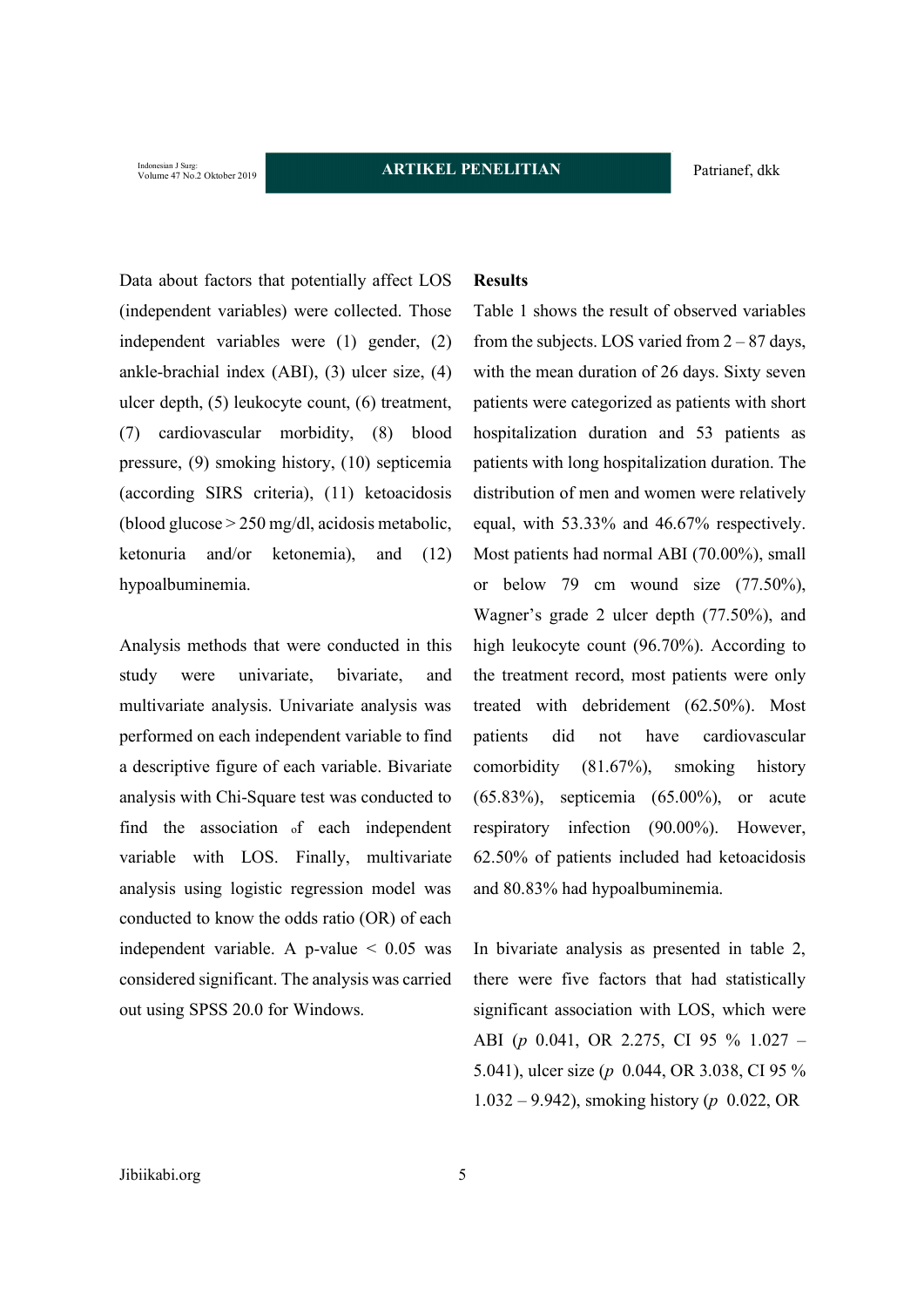Indonesian J Surg:<br>Volume 47 No.2 Oktober 2019

2.434, CI 95 % 1.125 – 5.265), sepsis (*p* 0.000, OR 4.240 CI 95 % 1.908 – 9.423), and ketoacidosis (*p <* 0.001, OR 8.611, CI 95 %  $3.396 - 21.835$ ).

Independent variables that had p-value  $\leq 0.25$ in the bivariate analysis were then included in the logistic regression test. The mentioned variables were ABI, ulcer size, leukocyte count, treatment, smoking history, sepsis, ketoacidosis, and upper respiratory tract infection. By using logistic regression test on those variables, we found three variables that had the most impact on LOS, which were ketoacidosis, ABI, and smoking history (table 3). However, ketoacidosis was the only factor that had statistically significant correlation with LOS (*p* < 0.001, OR 8.360, CI 95 % 3.209 – 21.780).

# **Discussion**

At present, there are very few studies that examine the factors affecting the LOS of patients with diabetic foot ulcer. The latest research is a study conducted by Choi et al. in 2017. That study was a retrospective study conducted among 164 patients at Konkuk University Chungju Hospital in South Korea.

The examined factors were sex, age, duration of diabetes, smoking status, body mass index, underlying comorbidities (hypertension and diabetic nephropathy), wound characteristics, number of wound, severity, type of surgery, leukocyte count, CRP levels, ESR, albumin, protein, HbA1c, and 7-days mean blood glucose level. In that study, factors that associate with LOS is wound severity (OR 1.423), leukocyte count (OR 1.423), C-reactive protein (OR 1.079), albumin (OR 0.263) and blood glucose (OR  $1.018$ ).<sup>5</sup>

As for our study, several new factors compared to previous studies have been found to have association with LOS. Those factors include ABI, ulcer size, smoking history, sepsis, and ketoacidosis which have statistically significant association in bivariate analysis. However, after conducting multivariate analysis, ketoacidosis has been found to be the only independent predictor (*p* < 0.001, OR 8.360, CI 95 % 3.209 – 21.780). Other factors in our study such as gender, ulcer depth, leukocyte count, treatment strategies, cardiovascular morbidity, blood pressure, hypoalbuminemia, and upper respiratory infection do not have significant correlation with LOS.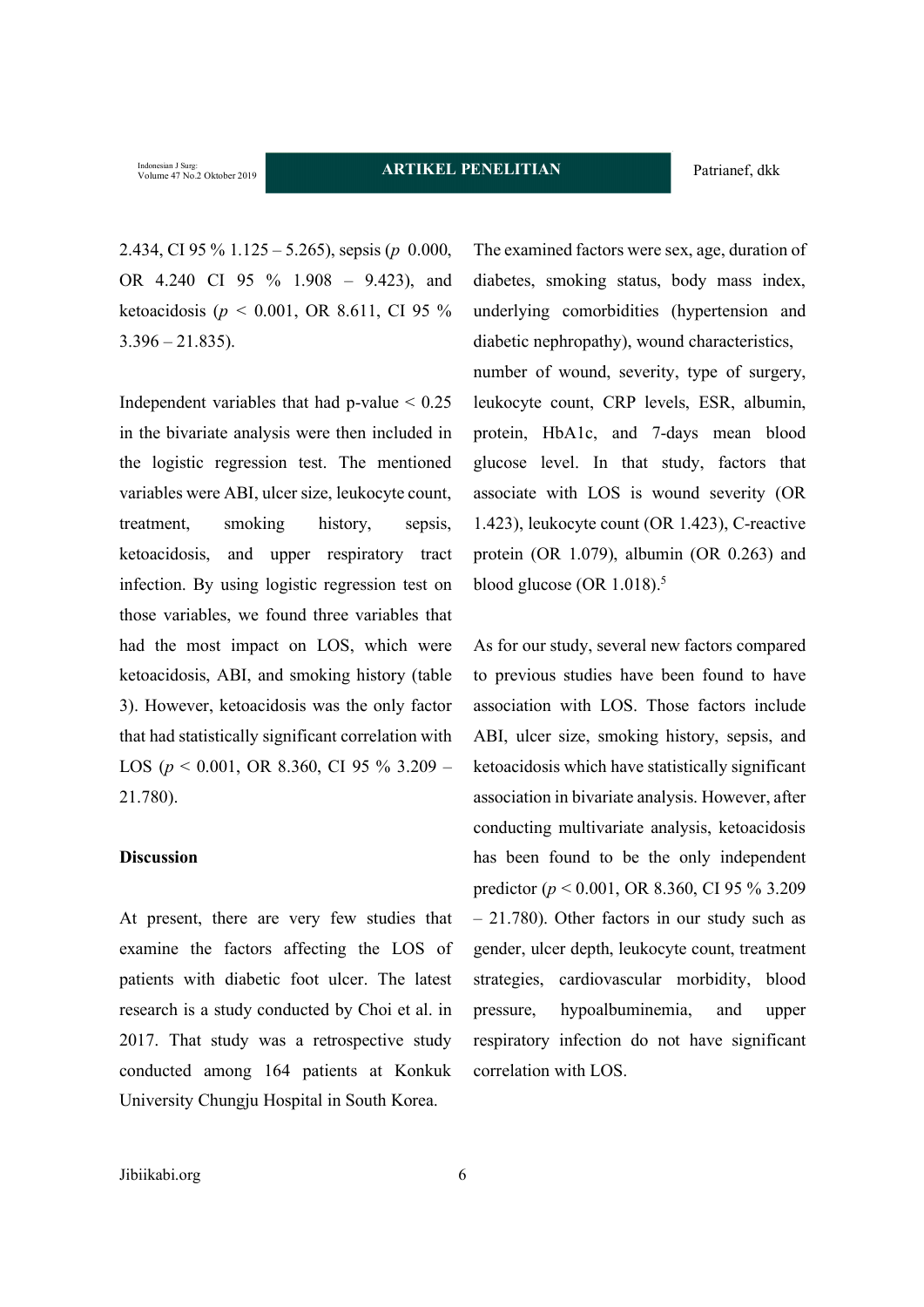Indonesian J Surg:<br>Volume 47 No.2 Oktober 2019

Among a total of 120 patients included in this study, the distribution of subjects was 53% men and 47% women. Although gender shows no significant result in this study, this study descriptively shows that the number of diabetic foot ulcer in men and women at RSCM are relatively the same.

ABI is the ratio between the systolic blood pressure of the lower extremity, specifically the ankle, divided by the highest systolic in the upper extremity. This is a non-invasive method to screen peripheral arterial disease  $(PAD)$ .<sup>6,7</sup> Lower ABI indicates problems with blood flow, while adequate blood flow is needed in optimal wound healing. Therefore, patients with lower ABI will have disrupted wound healing process. Olivieri B et al. in 2018 stated that wound healing in patients with peripheral arterial disease often stops at one particular stage, most often at the inflammatory stage. 8 This will ultimately prolong the hospitalization duration. Furthermore, our bivariate analysis shows that there is a correlation between ABI and LOS in chronic wounds, specifically diabetic foot ulcer (*p* 0.041, OR 2.275, CI 95 %  $1.027 - 5.041$ ).

The influence of ulcer size on LOS has also been found to be one of the significant results on this study. Previous studies had examined the relationship between ulcer size and healing time but did not examine the ulcer size relationship with LOS. One such study is by Zimny et al. in 2004, in which they found that the greater the ulcer sizes the faster the wound radius reduction. However, when they examined it with healing time, the relationship was linear, as larger ulcer size will need a longer healing time. $9,10$  In our study, ulcer size were classified into three categories, which are small  $(< 79$  cm), medium  $(79 - 141$  cm), and large (141 cm). We found that ulcer size has statistically significant association with LOS (*p*  0.044, OR 3.038, CI 95 % 1.032 – 9.942).

Sepsis is described as abnormal body's systemic immunological responses to infection. This is a medical emergency that can lead to end-stage organ dysfunction and death. $11,12$ Diabetes patients are prone to infection and sepsis due to immune deficiency with chronic inflammation and immune suppression. $13$ Center for Disease Control and Prevention (CDC) reported that patients hospitalized with septicemia had 75% longer LOS than patients hospitalized without septicemia.<sup>14</sup> However,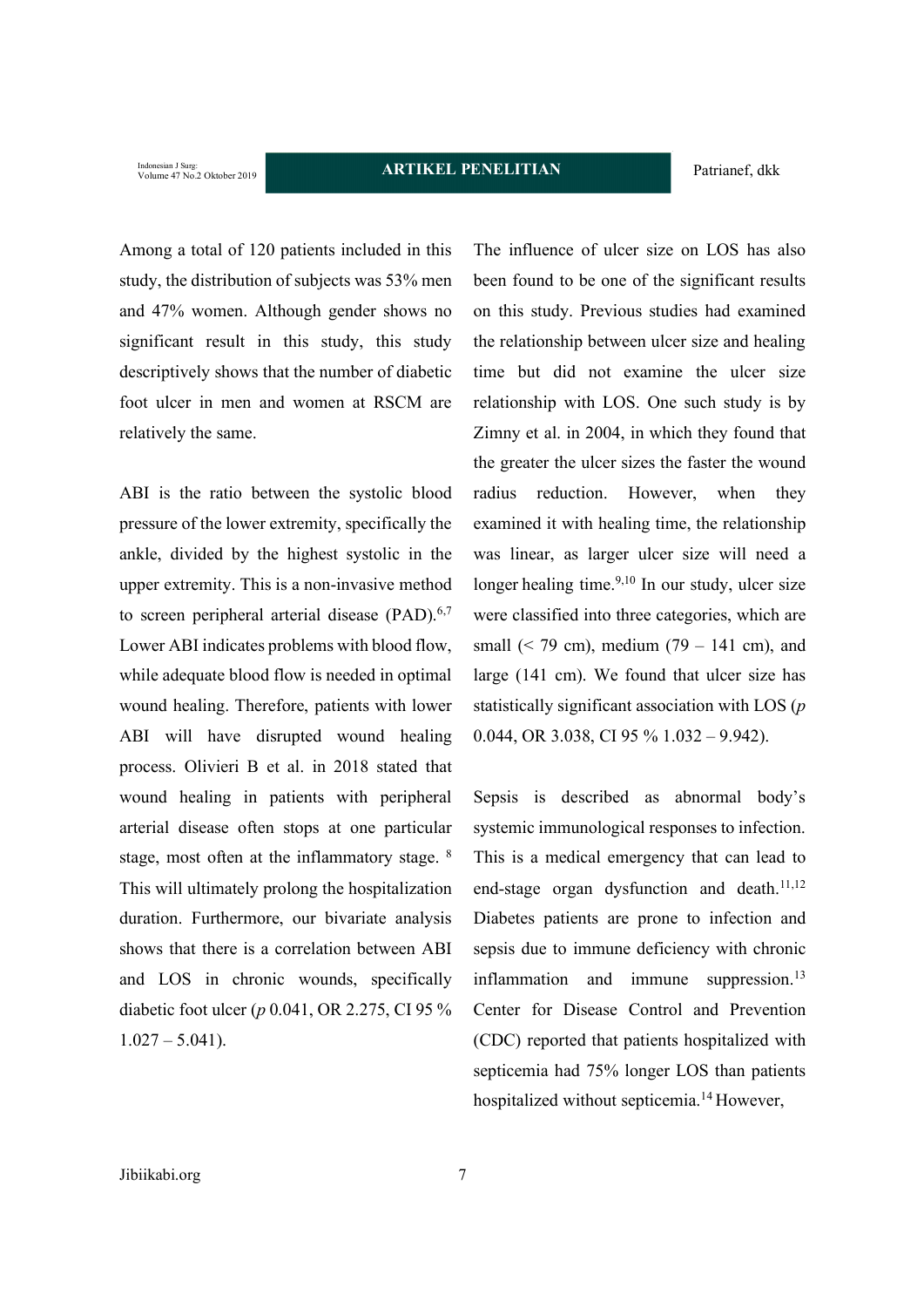Indonesian J Surg:<br>Volume 47 No.2 Oktober 2019

currently there is no study that specifically correlate sepsis with LOS in diabetic foot ulcer. This study confirms the effect of sepsis on LOS including and specifically in patient with diabetic foot ulcer (*p <* 0.001, OR 4.240 CI 95  $\%$  1.908 – 9.423). However, in the multivariate analysis, this finding was not statistically significant.

In our multivariate analysis with logistic regression test, it was found that the independent variable that remained consistently significant as a factor affecting the LOS is ketoacidosis (*p* <0.001 OR 8.360, CI 95 % 3.209 – 21.780). Ketoacidosis is an acute and serious complication in diabetes. This is a metabolic emergency state consists of biochemical triad of hyperglycemia, ketonemia, and high anion gap.15,16 Currently there is no study examining the relationship between ketoacidosis and LOS in patient with diabetic foot ulcer. Study that still bears some resemblance is Choi et al.'s study, wherein that study they found that high blood glucose level prolonged LOS. However, this study has an important difference, in which the cut-off value that was used was the subjects mean blood glucose level which was 218 mg/dL.<sup>5</sup> Therefore, this study does not represent

ketoacidosis, as the cut-off value of blood glucose level in ketoacidosis diagnostic criteria are  $> 250$  mg/dL.<sup>17</sup> Moreover, ketoacidosis is not limited in hyperglycemia, but also includes ketonemia and high anion gap.15,16

There are several reasons why patient with ketoacidosis need longer treatment. First, because patients with ketoacidosis experience severe blood glucose dysregulation, whereas controlled blood glucose is an indicator of a patient can be discharged. Additionally, Melissa et al. has reported that the median LOS in diabetic ketoacidosis patient was 3 days.18 Second, most diabetic foot ulcer patient in this study have higher infection level (116 out 120 patients have high leukocyte count). Infection itself is one of the most common triggers of ketoacidosis.19 Combination of ketoacidosis and infection will probably result in prolonged LOS because controlled infection is also one of the discharge indicators in patient with diabetic foot ulcer.

## **Conclusion**

In conclusion, in this study we found that ABI, ulcer size, smoking history, sepsis, and ketoacidosis are factors that have significant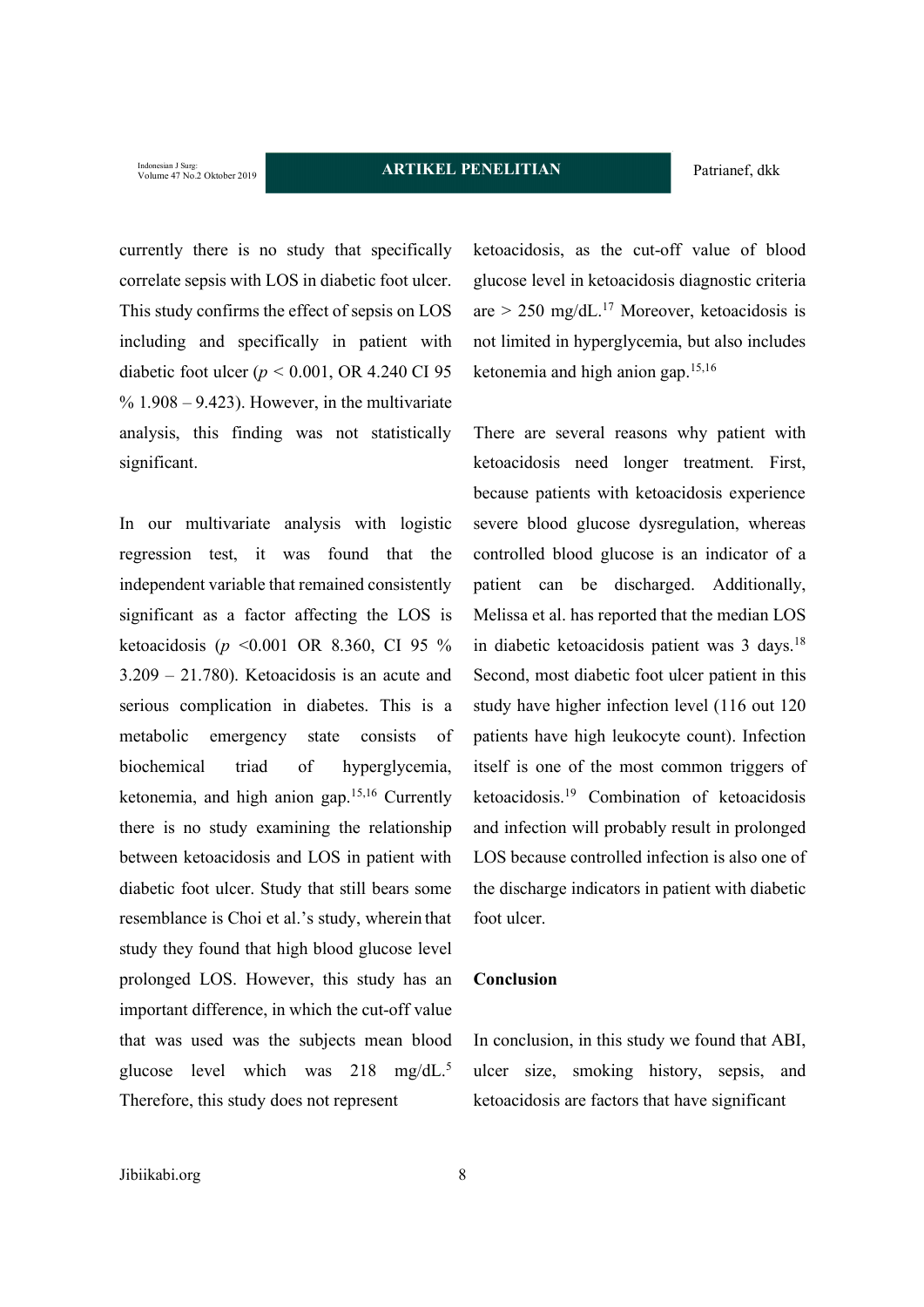Indonesian J Surg:<br>Volume 47 No.2 Oktober 2019

association with LOS in patient with diabetic foot ulcer. Among them, ketoacidosis was found to be the most significant factor. This is quite a new finding among studies of diabetic foot ulcer. However, we acknowledged, as a limitation in this study, that the medical record data was incomplete thus making it difficult for us to explore other factors. Other studies with bigger sample size and more factors needs to be conducted in order to make a more comprehensive scoring system to predict LOS in patient with diabetic foot ulcer.

(ISSN:0216-0951 J Bedah Indonesia. 2019; 47:2)

# **References**

- 1. Saeedi P, Petersohn I, Salpea P, Malanda B, Karuranga S, Unwin N et al. Global and regional diabetes prevalence estimates for 2019 and projections for 2030 and 2045: Results from the International Diabetes Federation Diabetes Atlas, 9th edition. Diabetes Research and Clinical Practice. 2019;157:107843.
- 2. Kementerian Kesehatan Republik Indonesia. Hasil utama riskesdas 2018.

Jakarta: Badan Penelitian dan Pengembangan Kesehatan; 2018

- 3. Chun D, Kim S, Kim J, Yang H, Kim J, Cho J et al. Epidemiology and Burden of Diabetic Foot Ulcer and Peripheral Arterial Disease in Korea. Journal of Clinical Medicine. 2019;8(5):748.
- 4. Pemayun T, Naibaho R. Clinical profile and outcome of diabetic foot ulcer, a view from tertiary care hospital in Semarang, Indonesia. Diabetic Foot & Ankle. 2017;8(1):1312974.
- 5. Choi S, Kim C, Jo D, Lee M, Kim J, Choi H et al. Factors Associated with a Prolonged Length of stay in Patients with Diabetic Foot: A Single-Center Retrospective Study. Archives of Plastic Surgery. 2017;44(6):539-544.
- 6. Pratama D, Ibrahim H, Suhartono R, Patrianef et al. Panduan Praktik Klinis RSCM: Lower extremity peripheral arterial disease. Jakarta: RSCM; 2019
- 7. McClary K, Massey P. Ankle Brachial Index (ABI) [Internet]. Ncbi.nlm.nih.gov. 2020 [cited 21 April 2020]. Available from: https://www.ncbi.nlm.nih.gov/books/N BK544226/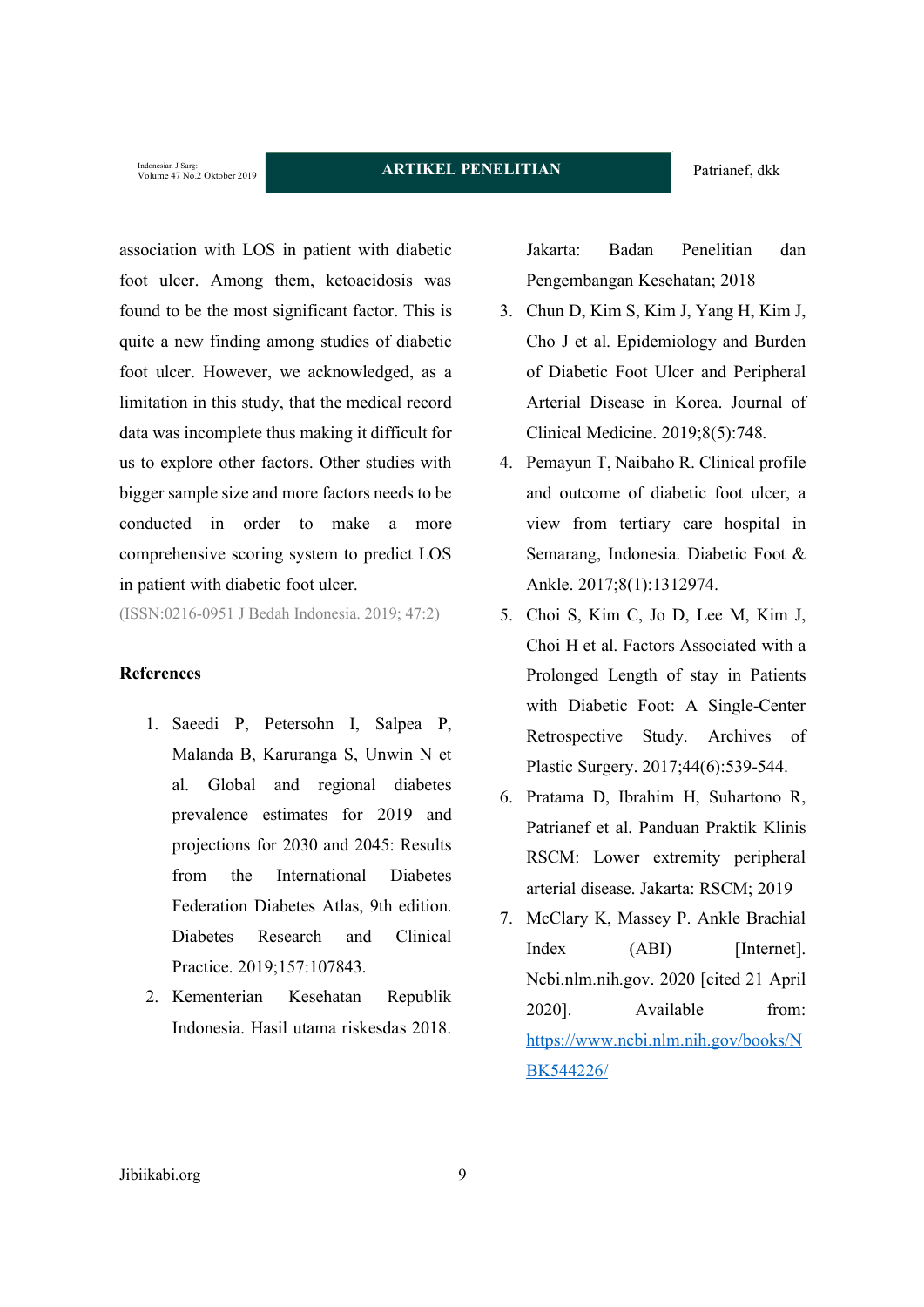- 8. Yates T, Vianna S, Adenikinju O, Beasley R, Houseworth J, Olivieri B. On the Cutting Edge: Wound Care for the Endovascular Specialist. Seminars in Interventional Radiology. 2018;35(05):406-426.
- 9. Zimny S, Schatz H, Pfohl M. The Effects of Ulcer Size on the Wound Radius Reductions and Healing Times in Neuropathic Diabetic Foot Ulcers. Experimental and Clinical Endocrinology & Diabetes. 2004;112(04):191-194.
- 10. Zimny S, Pfohl M. Healing Times and Prediction of Wound Healing in Neuropathic Diabetic Foot Ulcers: a Prospective Study. Experimental and Clinical Endocrinology & Diabetes. 2005;113(02):90-93.
- 11. Berg D, Gerlach H. Recent advances in understanding and managing sepsis. F1000Research. 2018;7:1570.
- 12. Gyawali B, Ramakrishna K, Dhamoon A. Sepsis: The evolution in definition, pathophysiology, and management. SAGE Open Medicine. 2019;7:205031211983504.
- 13. Frydrych L, Fattahi F, He K, Ward P, Delano M. Diabetes and Sepsis: Risk,

Recurrence, and Ruination. Frontiers in Endocrinology. 2017;8.

- 14. Hall MJ, Williams SN, Defrances SJ, Golosinskiy A. Inpatient care for septicemia or sepsis: a challenge for patients and hospitals. NCHS Data Brief. 2011;6(62):1-8 Ghimire P, Dhamoon A. Ketoacidosis [Internet]. Ncbi.nlm.nih.gov. 2020 [cited 26 April 2020]. Available from: https://www.ncbi.nlm.nih.gov/books/N BK534848/
- 15. Gosmanov A, Gosmanova E, Kitabchi A. Hyperglycemic Crises: Diabetic Ketoacidosis (DKA), And Hyperglycemic Hyperosmolar State (HHS) [Internet]. Ncbi.nlm.nih.gov. 2020 [cited 26 April 2020]. Available from:

https://www.ncbi.nlm.nih.gov/books/N BK279052/

16. Table 1, Criteria and classification of (DKA) - Endotext - NCBI Bookshelf [Internet]. Ncbi.nlm.nih.gov. 2020 [cited 26 April 2020]. Available from: https://www.ncbi.nlm.nih.gov/books/N BK279146/table/diabketoacidosis.table1crit/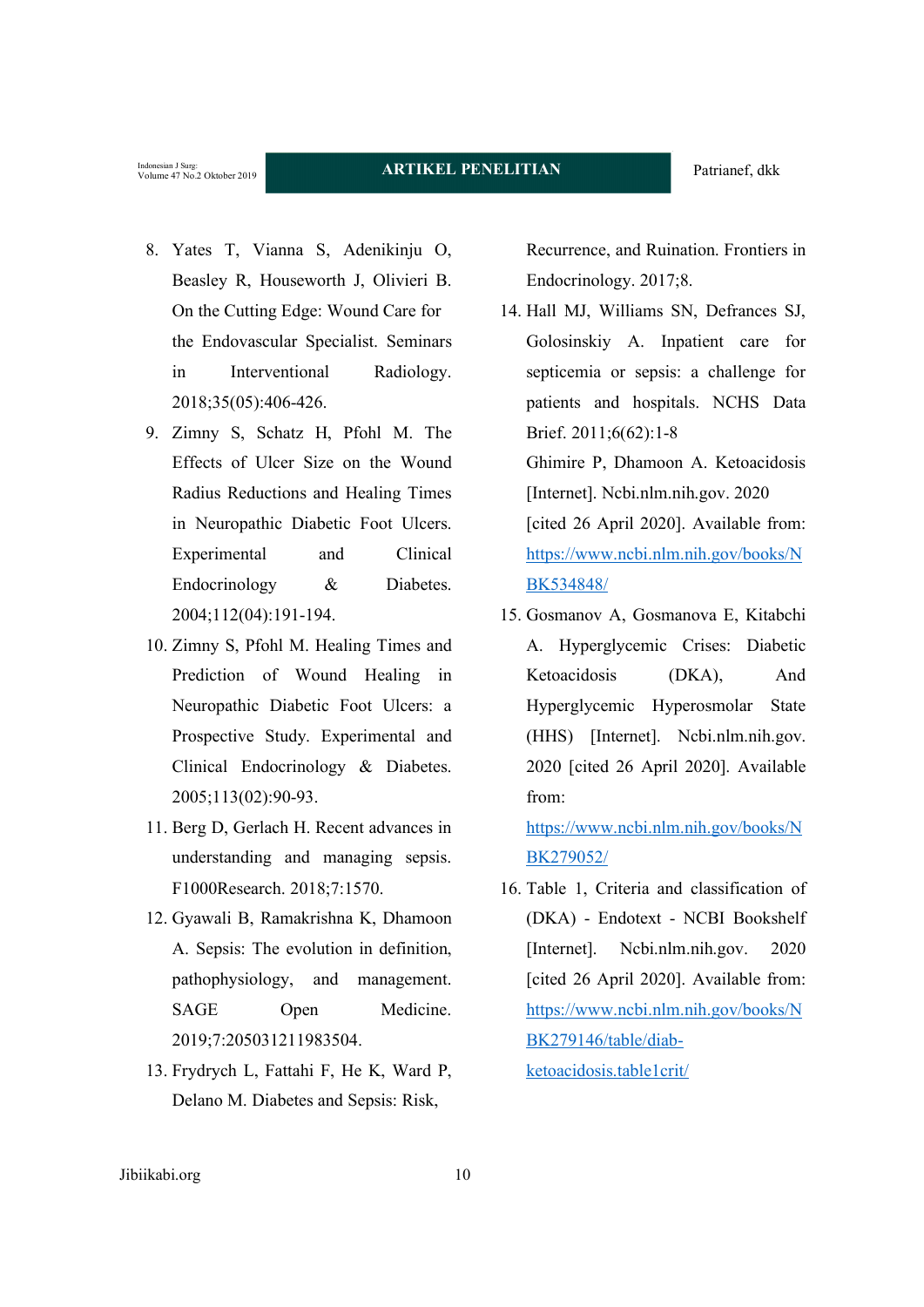17. Lee M, Calder G, Santamaria J, MacIsaac R. Diabetic ketoacidosis in adult patients: an audit of factors influencing time to normalisation of metabolic parameters. Internal Medicine Journal. 2018;48(5):529-53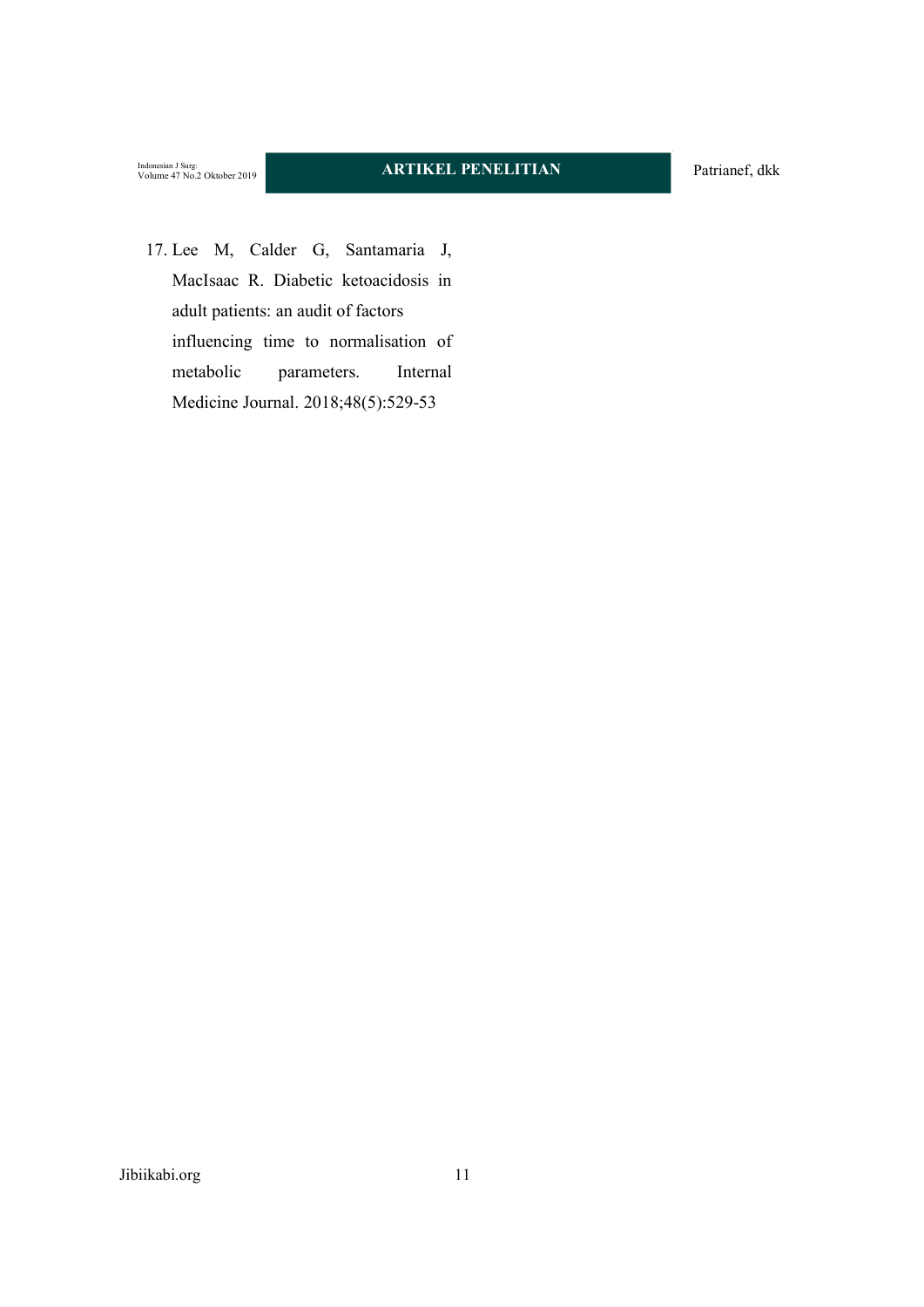# **Tables**

| Table 1. Characteristic of the subjects |  |  |
|-----------------------------------------|--|--|
|                                         |  |  |

| Variable                                   | Total (n)      | Percentage $(\% )$ |
|--------------------------------------------|----------------|--------------------|
| Gender                                     |                |                    |
| Men                                        | 64             | 53.33              |
| Women                                      | 56             | 46.67              |
| <b>Ankle Brachial Index (ABI)</b>          |                |                    |
| Normal $(0.9 - 1.4)$                       | 84             | 70.00              |
| Abnormal                                   | 36             | 30.00              |
| <b>Ulcer Size</b>                          |                |                    |
| Small $(< 79 cm)$                          | 93             | 77.50              |
| Medium $(79 - 141$ cm)                     | 10             | 8.33               |
| Large $(>141$ cm)                          | 17             | 14.17              |
| <b>Ulcer depth (Wagner Classification)</b> |                |                    |
| Grade 1                                    | 3              | 2.50               |
| Grade 2                                    | 93             | 77.50              |
| Grade 3                                    | 15             | 12.50              |
| Grade 4                                    | 9              | 7.50               |
| Leukocyte                                  |                |                    |
| Normal                                     | $\overline{4}$ | 3.30               |
| High $(>10.000)$                           | 116            | 96.70              |
| <b>Treatment</b>                           |                |                    |
| Debridement                                | 75             | 62.50              |
| Debridement + Amputation                   | 37             | 30.83              |
| Debridemen + Revascularization             | 8              | 6.67               |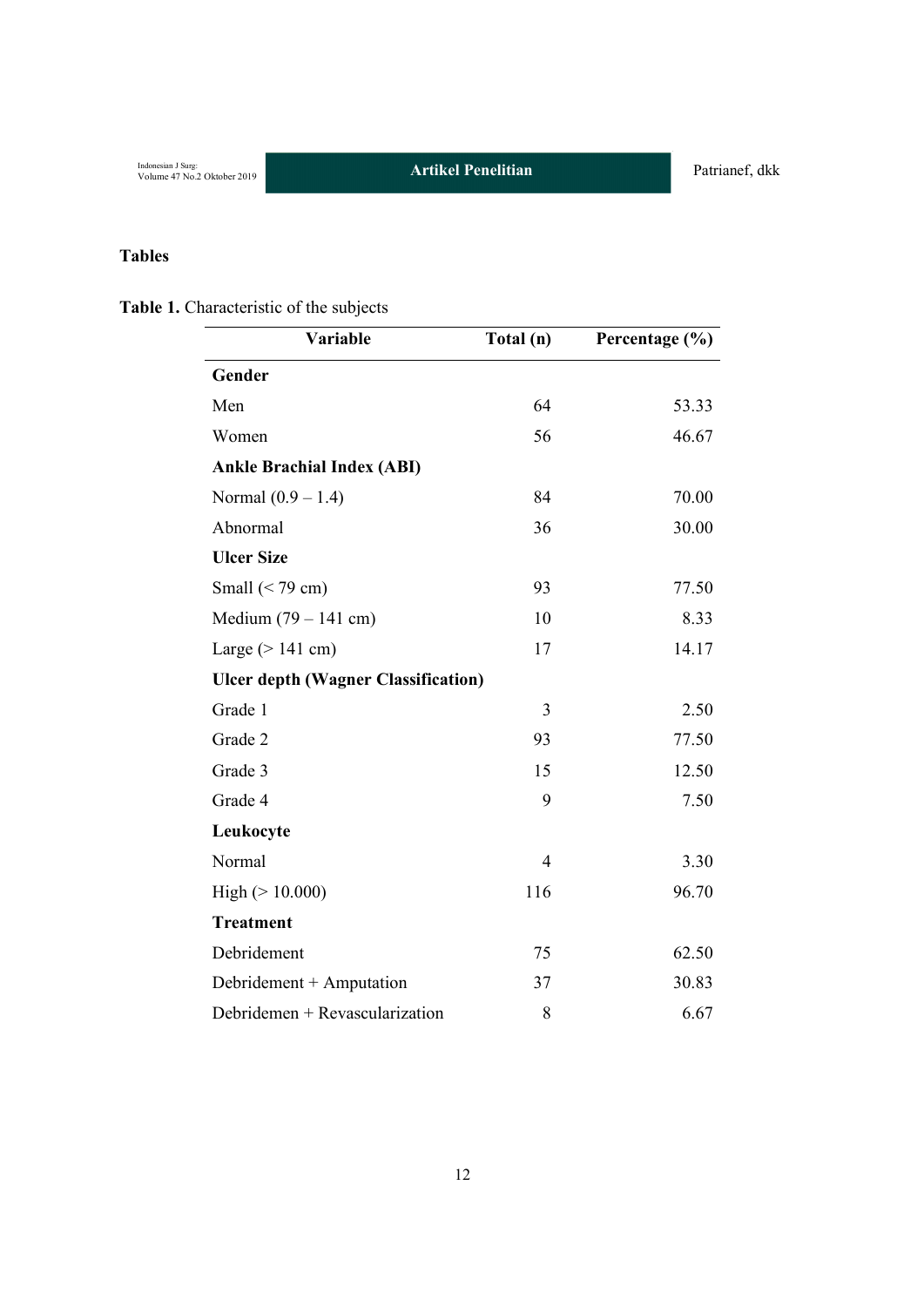| <b>Cardiovascular comorbidity</b>  |     |           |
|------------------------------------|-----|-----------|
| Yes                                | 22  | 18.33     |
| N <sub>o</sub>                     | 98  | 81.67     |
|                                    |     |           |
|                                    |     |           |
| <b>Blood pressure</b>              |     |           |
|                                    |     |           |
| Hypertension                       | 39  | 67.50     |
| Normal                             | 81  | 32.50     |
| <b>Smoking history</b>             |     |           |
| Yes                                | 41  | 34.17     |
| N <sub>o</sub>                     | 79  | 65.83     |
| <b>Sepsis</b>                      |     |           |
| Yes                                | 42  | 35.00     |
| N <sub>o</sub>                     | 78  | 65.00     |
| Ketoacidosis                       |     |           |
| Yes                                | 75  | 62.50     |
| N <sub>o</sub>                     | 45  | 37.50     |
| Hypoalbuminemia                    |     |           |
| Yes                                | 97  | 80.83     |
| N <sub>o</sub>                     | 23  | 19.17     |
| <b>Acute respiratory infection</b> |     |           |
| Yes                                | 12  | $10.00\,$ |
| No                                 | 108 | 90.00     |
| Length of stay                     |     |           |
| Short ( $\leq$ 26 days)            | 67  | 55.83     |
| Long ( $>$ 26 days)                | 53  | 44.16     |
| <b>Total</b>                       | 120 | 100       |

Jibiikabi.org 13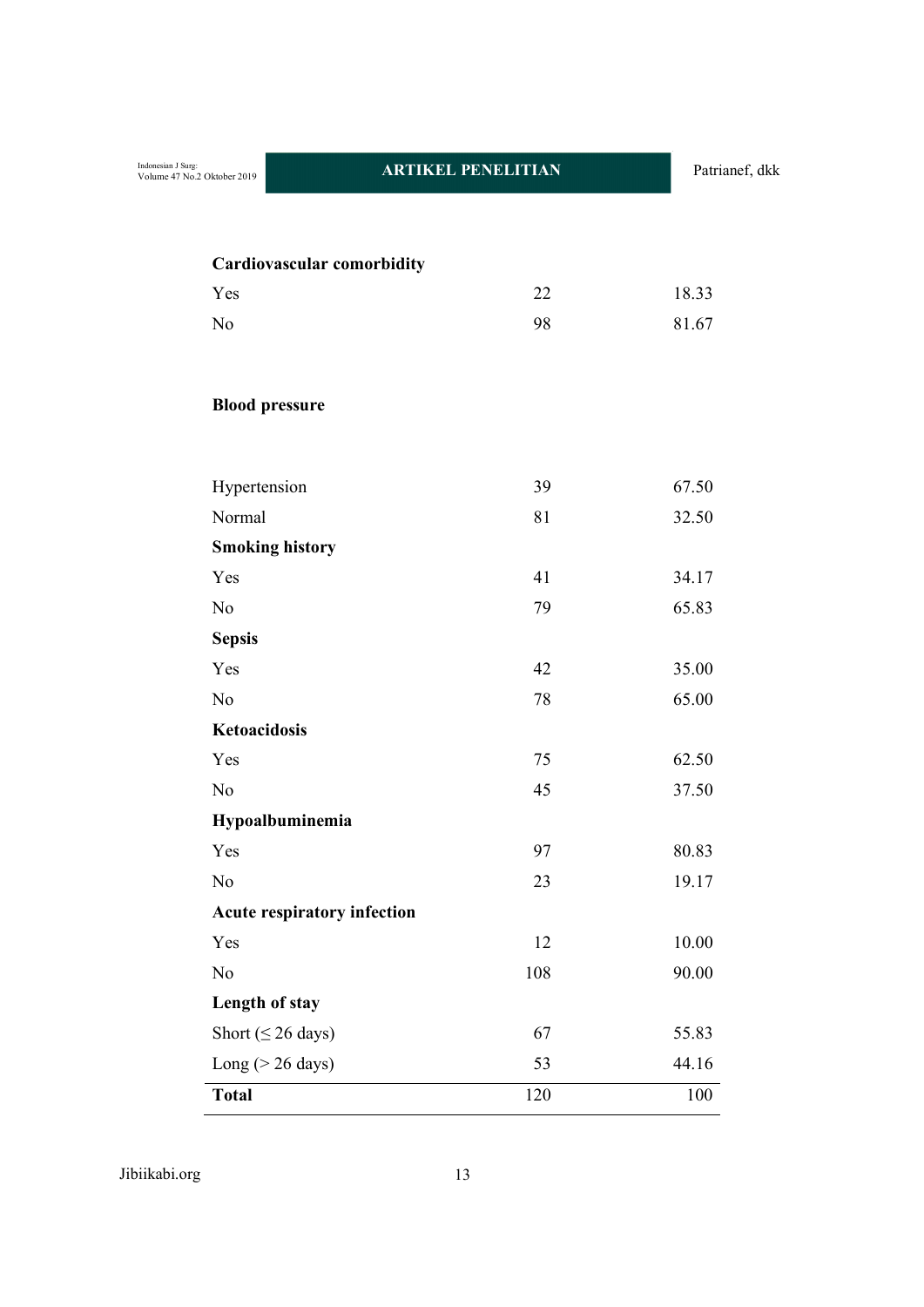|                              | Length of stay $(\% )$ |             |                  | OR           |                 |  |
|------------------------------|------------------------|-------------|------------------|--------------|-----------------|--|
| Variable                     |                        |             | $\boldsymbol{p}$ | (crude       | CI 95%          |  |
|                              | <b>Short</b>           | Long        |                  | $\mathcal Y$ |                 |  |
| <b>ABI</b>                   |                        |             |                  |              |                 |  |
| Abnormal                     | 15(41.7)               | 21(58.3)    | 0.041            | 2.275        | $1.027 - 5.041$ |  |
| Normal                       | 52 (61.9)              | 32(38.1)    |                  |              |                 |  |
| <b>Ulcer size</b>            |                        |             |                  |              |                 |  |
| Small                        | 58 (62.4)              | 35(37.6)    | $\mathbf{1}$     | $\mathbf{1}$ | $\mathbf{1}$    |  |
| Medium                       | 3(30)                  | 7(70)       | 0.061            | 3.867        | $0.938 -$       |  |
| Large                        | 6(35.3)                | 11(64.7)    | 0.044            | 3.038        | 15.934          |  |
|                              |                        |             |                  |              | $1.032 - 9.942$ |  |
| <b>Wagner Classification</b> |                        |             |                  |              |                 |  |
| Grade 1                      | 2(66.7)                | 1(33.3)     | $\mathbf{1}$     | $\mathbf{1}$ | 1               |  |
| Grade 2                      | 52(55.9)               | 41 $(44.1)$ | 0.714            | 1.577        | $0.138 -$       |  |
| Grade 3                      | 6(40)                  | 9(60)       | 0.410            | 3            | 18.004          |  |
| Grade 4                      | 7(77.8)                | 2(22.2)     | 0.702            | 0.571        | $0.220 -$       |  |
|                              |                        |             |                  |              | 40.931          |  |
|                              |                        |             |                  |              | $0.032 -$       |  |
|                              |                        |             |                  |              | 10.069          |  |
| Leukocyte                    |                        |             |                  |              |                 |  |
| High $(>10.000)$             | 54 (53.5)              | 47 (46.5)   | 0.228            | 0.530        | $0.187 - 1.505$ |  |
| Normal                       | 13(68.4)               | 6(31.6)     |                  |              |                 |  |
| <b>Treatment</b>             |                        |             |                  |              |                 |  |
| Debridement                  | 47 (62.7)              | 28(37.3)    | $\mathbf{1}$     | $\mathbf{1}$ | 1               |  |
| Debrid+amputation*           | 18(48.6)               | 19(51.4)    | 0.159            | 1.772        | $0.799 - 3.930$ |  |
|                              | 2(25)                  | 6(75)       | 0.057            | 5.036        | $0.951 -$       |  |
|                              |                        |             |                  |              | 26.679          |  |

# **Table 2.** Correlation between independent variable and LOS

Jibiikabi.org 14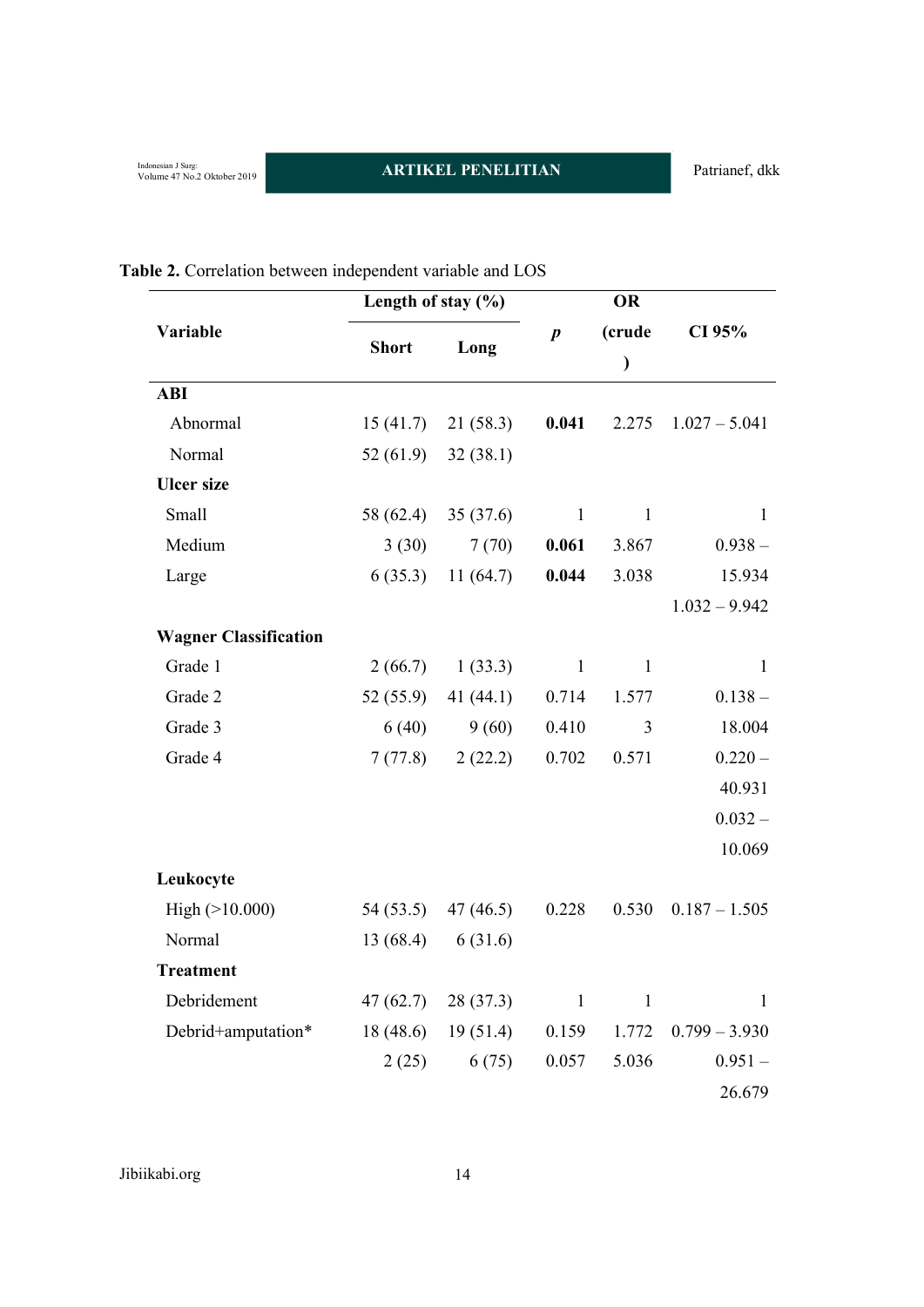| Debrid+revascularization |           |           |       |       |                 |
|--------------------------|-----------|-----------|-------|-------|-----------------|
| $\ast$                   |           |           |       |       |                 |
| Cardiovascular           |           |           |       |       |                 |
| comorbidity              |           | 10(45.5)  | 0.893 | 1.066 | $0.421 - 2.699$ |
|                          |           |           |       |       |                 |
| Yes                      | 12(54.5)  | 43 (43.9) |       |       |                 |
| N <sub>o</sub>           | 55 (56.1) |           |       |       |                 |
| <b>Blood pressure</b>    |           |           |       |       |                 |
| Hypertension             | 24 (61.5) | 15(38.5)  | 0.383 | 1.414 | $0.646 - 3.081$ |
| Normal                   | 43(53.1)  | 38 (46.9) |       |       |                 |
| <b>Smoking history</b>   |           |           |       |       |                 |
| Yes                      | 17(41.5)  | 24(58.5)  | 0.022 | 2.434 | $1.125 - 5.265$ |
| N <sub>o</sub>           | 50(63.3)  | 29(36.7)  |       |       |                 |
| <b>Sepsis</b>            |           |           |       |       |                 |
| Yes                      | 14(33.3)  | 28(66.7)  | 0.000 | 4.240 | $1.908 - 9.423$ |
| No                       | 53 (67.9) | 25(32.1)  |       |       |                 |
| Ketoacidosis             |           |           |       |       |                 |
| Yes                      | 29(38.7)  | 46(61.3)  | 0.000 | 8.611 | $3.396 -$       |
| N <sub>o</sub>           | 38 (84.4) | 7(15.6)   |       |       | 21.835          |
| Hypoalbuminemia          |           |           |       |       |                 |
| Yes                      | 14(60.9)  | 9(39.1)   | 0.589 | 0.774 | $0.306 - 1.958$ |
| N <sub>o</sub>           | 53 (54.6) | 44 (45.4) |       |       |                 |
| Acute respiratory tract  |           |           |       |       |                 |
| infection                |           |           |       |       |                 |
| Yes                      | 4(33.3)   | 8(66.7)   | 0.098 | 2.800 | $0.794 - 9.868$ |
| N <sub>o</sub>           | 63 (58.3) | 45 (41.7) |       |       |                 |

\*debridement